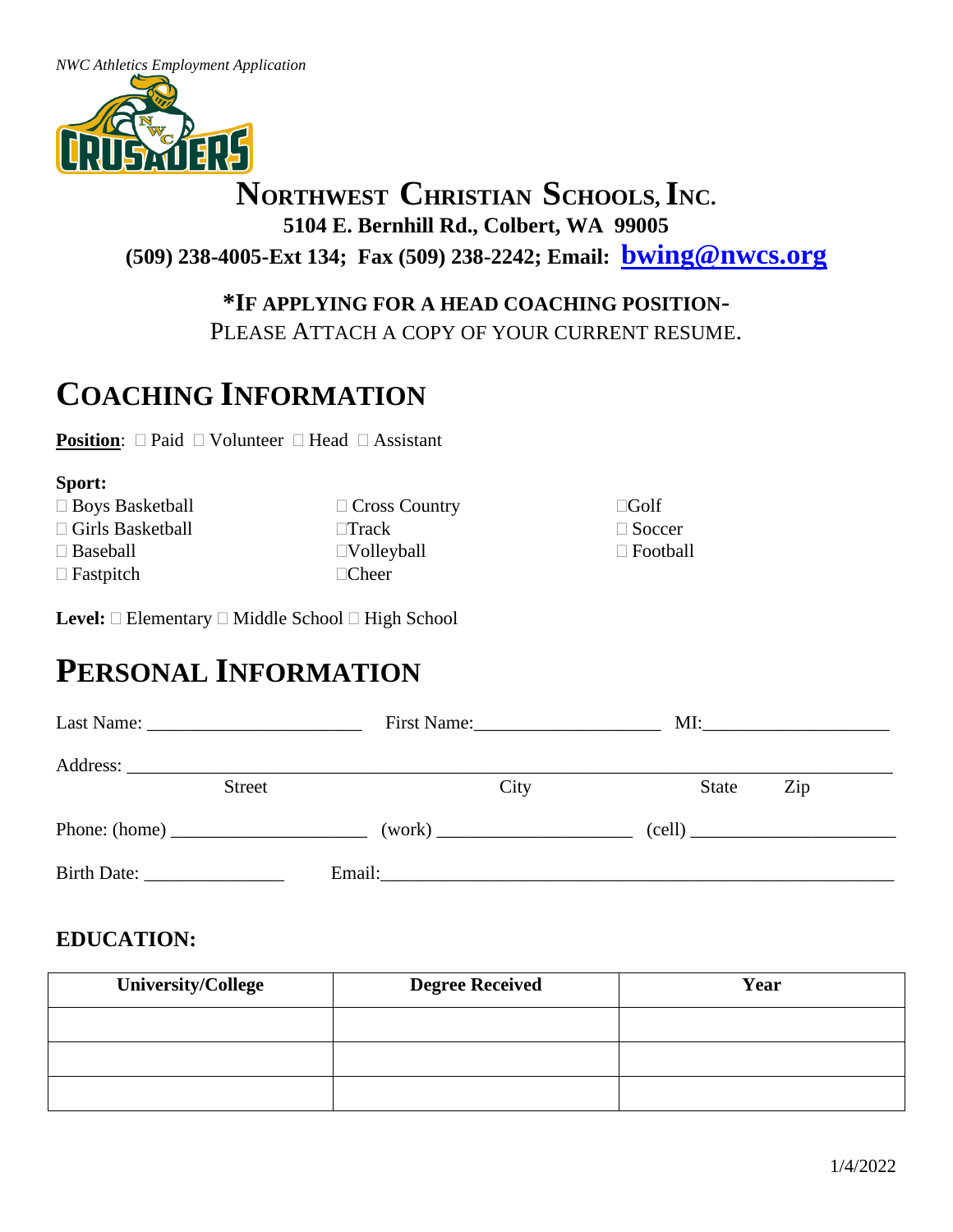| Employer (City/State) | <b>Supervisor Name</b><br><b>Phone Number</b> | Position Held | From/To |
|-----------------------|-----------------------------------------------|---------------|---------|
|                       |                                               |               |         |
|                       |                                               |               |         |
|                       |                                               |               |         |

### **Please list three references:**

| Name, Title | <b>Business Name or</b><br>Relationship to Applicant | Phone | Email |
|-------------|------------------------------------------------------|-------|-------|
|             |                                                      |       |       |
|             |                                                      |       |       |
|             |                                                      |       |       |

Please explain why you would like to coach at NWC.

Please talk about your coaching experience and how it has prepared you for a job at NWC.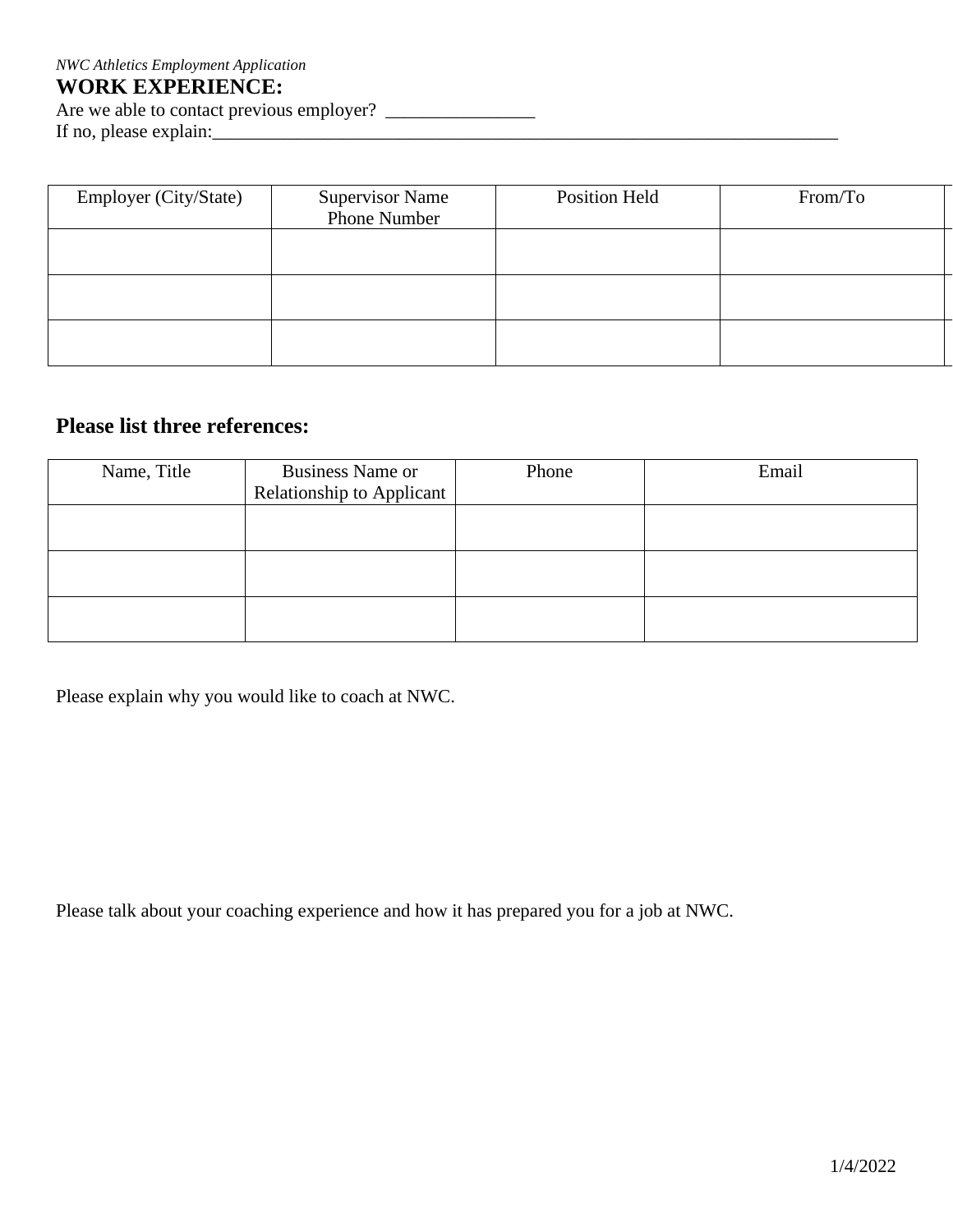Please explain your faith background and how it affects your life and coaching philosophy.

Please read over our Coaching Expectations and Statement of Faith carefully before signing.

### **Coaching Expectations**

- Our coaches are teachers who strive to prepare the minds and transform the hearts of our athletes and aid the athlete into realizing his/her potential.
- Our coaches are enthusiastic motivators who help athletes set both realistic and idealistic goals for individual and team performance improvement.
- Our coaches realize that they are role models. They are to promote good sportsmanship through their conduct and respect of others on and off the court.
- Our coaches assist in enforcing the Athletic Code as well as school rules and their own team policies.
- Our coaches are loyal to Northwest Christian School, support the whole school program, and encourage athletes' participation in athletics and activities.
- Our coaches are professionals, who make decisions based on the best interest of our student-athletes as well as personally follow all published standards for Northwest Christian Employees.
- Our Coaches agree to be in compliance with all school and WIAA standards. Coaches must provide a copy of a current (within the last two years) CPR/First Aid Card, a copy of their drivers license, and fill out National Background check and other required paperwork.

#### **Can you agree, without reservation, to the above Coaching Expectations?**  $\Box$  **Yes**  $\Box$  **No Initial:**

#### **Doctrinal Statement**

- We believe the Bible to be the inspired, the only infallible authoritative Word of God.
- We believe that there is one God, eternally existent in three persons: Father, Son and Holy Spirit.
- We believe in the deity of our Lord Jesus Christ, in His virgin birth, in His sinless life, in His miracles, in His vicarious and atoning death through His shed blood, in His bodily resurrection, in His ascension to the right hand of the Father, and in His personal return to power and glory.
- We believe that for the salvation of lost and sinful man, regeneration by the Holy Spirit is absolutely essential.
- We believe in the present ministry of the Holy Spirit by whose indwelling the Christian is enabled to live a godly life.
- We believe in the resurrection of both the saved and the lost; they that are saved unto the resurrection of life and they that are lost unto the resurrection of damnation.
- We believe in the spiritual unity of believers in our Lord Jesus Christ.

#### Can you agree, without reservation, to the above Doctrinal Statement?  $\Box$  Yes  $\Box$  No Initial:

Applicant Signature: \_\_\_\_\_\_\_\_\_\_\_\_\_\_\_\_\_\_\_\_\_\_\_\_\_\_\_\_\_\_\_\_\_\_ Date: \_\_\_/\_\_\_/\_\_\_

NON-DISCRIMINATORY POLICY RELATING TO APPLICANTS

Northwest Christian Schools, Inc. does not discriminate on the basis of race, color, national and ethnic origin.